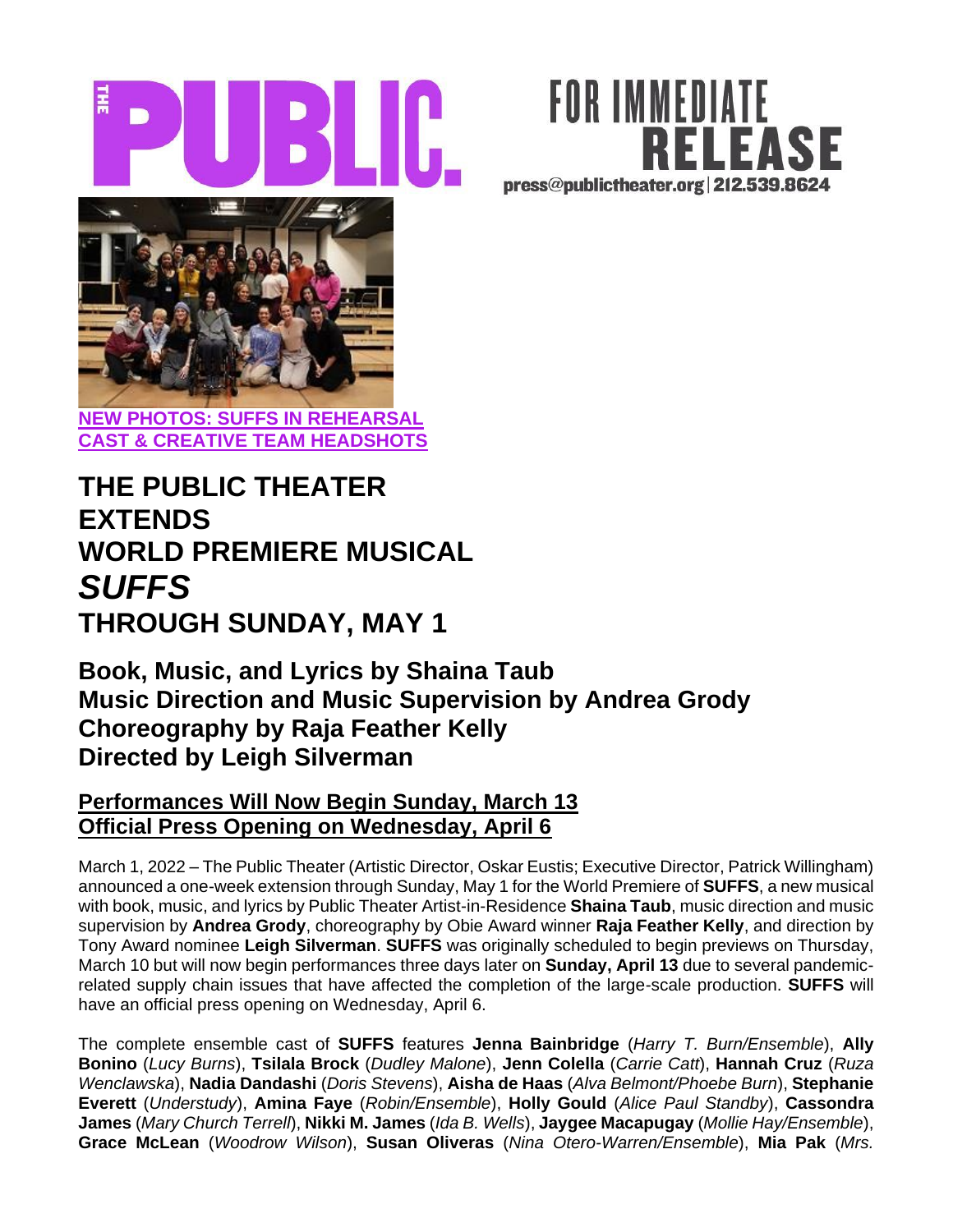*Wu/Ensemble*), **Liz Pearce** (*Warden Whittaker*/*Ensemble*), **Monica Tulia Ramirez** (*Understudy*), **J. Riley Jr.** (*Phyllis Terrell/Ensemble*), **Phillipa Soo** (*Inez Milholland*), **Shaina Taub** (*Alice Paul*), **Angela Travino**  (*Understudy*), **Ada Westfall** (*Mrs. Herndon/Ensemble*), and **Aurelia Williams** (*Understudy*).

A musical event one hundred years in the making, **SUFFS** brings to life a complicated chapter in the ongoing battle for the right to vote: the American women's suffrage movement. Written by and featuring one of the most exciting new voices in theater, Shaina Taub, this epic new musical takes an unflinching look at these unsung trailblazers. In the seven years leading up to the passage of the Nineteenth Amendment in 1920, an impassioned group of suffragists—"Suffs" as they called themselves—took to the streets, pioneering protest tactics that transformed the country. They risked their lives as they clashed with the president, the public, and each other. A thrilling story of brilliant, flawed women working against and across generational, racial, and class divides, **SUFFS** boldly explores the victories and failures of a fight for equality that is still far from over.

**SUFFS** features scenic design by Mimi Lien; costume design by Toni-Leslie James; lighting design by Natasha Katz; sound design by Sun Hee Kil; sound effects design by Daniel Kluger; hair, wigs, and makeup design by Matthew Armentrout; orchestrations by Mike Brun; and prop management by Corinne Gologursky. In addition to choreographer, Raja Feather Kelly is creative consultant and Ayanna Thompson is dramaturg. Melanie J. Lisby serves as production stage manager, and Amber Johnson and Jessie Moore serve as stage managers.

**SUFFS**, presented in L-ISA Hyperreal Sound technology by L-Acoustics, will be an immersive audio experience, enveloping the audience and providing a deeper connection to the performance. Sound designer **Sun Hee Kil** said, "I am thrilled to bring this innovative technology, with its expanded realm of creativity for our sound team, to the production of *Suffs*, and to The Public's audiences."

The Public's audience policy requires complete COVID-19 vaccination, including a booster dose (for those eligible according to CDC guidelines), by the date of attendance for access into the facility, theaters, and restaurant. For complete health and safety protocols, visit [Safe At The Public.](http://thepublic.nyc/safeatthepublic)

The Library at The Public has reopened, serving food and drink Tuesday through Sunday beginning at 5:00 p.m. and closing at midnight. The Library will be closed on Mondays. For more information, visi[t](http://www.publictheater.org/) [publictheater.org.](http://www.publictheater.org/)

#### **BIOS:**

**SHAINA TAUB** (*Book, Music, and Lyrics*) is an Emmy and Drama Desk-nominated songwriter and performer. She is a winner of the Kleban Prize, the Fred Ebb Award, and the Jonathan Larson Grant. She is a signed artist with Atlantic Records, and an artist-in-residence at The Public Theater, where she has a regular concert residency at Joe's Pub. She's currently writing lyrics for the upcoming Broadway musical *The Devil Wears Prada*, with music by Sir Elton John. She created and starred in musical adaptations of Shakespeare's *Twelfth Night* and *As You Like It* that were commissioned and produced by The Public Theater at The Delacorte in Central Park as part of their groundbreaking community-based program, Public Works. Those adaptations have now been produced in London, Seattle, Dallas, and beyond.

**ANDREA GRODY** (*Music Director and Music Supervisor*). Productions at The Public include *As You Like It* (Public Works), *The Fortress of Solitude, The Great Immensity, Venice,* and *Love's Labour's Lost*  (Timbers/Friedman). Broadway credits include *The Band's Visit* and *Tootsie.* Off-Broadway and regional credits include *The Band's Visit* (Atlantic), *Assassins* (Yale Rep), and *Robin Hood* and *Unknown Soldier* (Williamstown). Grody wrote and composed *Strange Faces* and is the creator of WordWaves [\(www.singwordwaves.com\)](http://www.singwordwaves.com/). She has a BA from Princeton University and a MA from the Royal Conservatoire of Scotland.

**RAJA FEATHER KELLY** (*Choreographer and Creative Consultant*) is a choreographer, a director, and the artistic director of the feath3r theory. In 2020, he was an Obie Award winner and Outer Critics Circle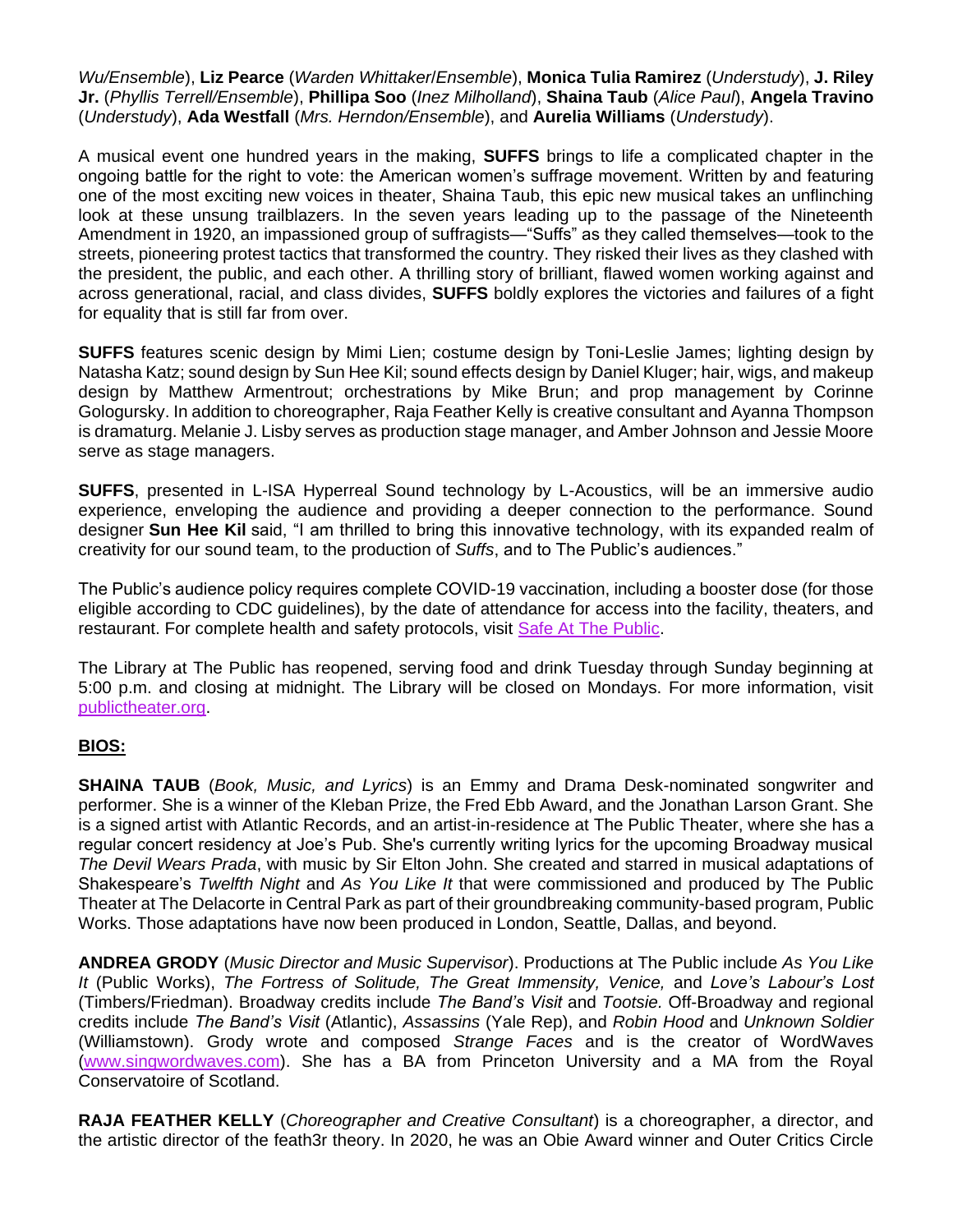Award honoree for choreography for the Pulitzer-winning musical *A Strange Loop*. In 2019, he was an SDCF Joe A. Callaway Award finalist for both *A Strange Loop* and the Pulitzer-winning play *Fairview*. He is a three-time Princess Grace Award winner (2017, 2018, 2019) and two-time Lucille Lortel Award nominee (2019, 2020). Kelly was also the 2019–2020 Randjelović/Stryker Resident Commissioned Artist at New York Live Arts, an inaugural Jerome Hill Artist Fellow, a 2019 Creative Capital award recipient, and a resident artist of HERE and Center for Ballet and the Arts at NYU.

**LEIGH SILVERMAN** (*Director*). Broadway credits include *Grand Horizons* (2ST; Williamstown Theater Festival), *The Lifespan of a Fact* (Studio 54), *Violet* (Roundabout; Tony nomination), *Chinglish* (Goodman Theatre; Longacre), and *Well* (Public Theater; ACT; Longacre). Other Public Theater productions include *Soft Power* (co-production with Ahmanson Theater/Curran Theater; Drama Desk nomination), *Wild Goose Dreams* (co-production with La Jolla Playhouse), *The Outer Space*, *In the Wake* (co-production with BRT and CTG), *No Place to Go*, and *Yellow Face*. Recent Off-Broadway credits include *The Search for Signs of Intelligent Life in the Universe* (The Shed), *Harry Clarke* (Vineyard Theatre/Audible, Minetta Lane; Lortel nomination), *Tumacho* (Clubbed Thumb), *Hurricane Diane* (New York Theatre Workshop; Two River Theater), *Sweet Charity* (New Group), and *On The Exhale* (Roundabout). Encores! productions include *Bring Me to Light*, *Violet*, *The Wild Party*, and *Really Rosie*. 2011 Obie Award and 2019 Obie for Sustained Excellence.

## **ABOUT THE PUBLIC THEATER:**

**THE PUBLIC** continues the work of its visionary founder Joe Papp as a civic institution engaging, both onstage and off, with some of the most important ideas and social issues of today. Conceived over 60 years ago as one of the nation's first nonprofit theaters, The Public has long operated on the principles that theater is an essential cultural force and that art and culture belong to everyone. Under the leadership of Artistic Director Oskar Eustis and Executive Director Patrick Willingham, The Public's wide breadth of programming includes an annual season of new work at its landmark home at Astor Place, Free Shakespeare in the Park at The Delacorte Theater in Central Park, the Mobile Unit touring throughout New York City's five boroughs, Public Forum, Under the Radar, Public Lab, Public Works, Public Shakespeare Initiative, and Joe's Pub. Since premiering *HAIR* in 1967, The Public continues to create the canon of American Theater and is currently represented on Broadway by the Tony Award-winning musical *Hamilton*  by Lin-Manuel Miranda. Their programs and productions can also be seen regionally across the country and around the world. The Public has received 59 Tony Awards, 184 Obie Awards, 55 Drama Desk Awards, 58 Lortel Awards, 34 Outer Critic Circle Awards, 13 New York Drama Critics' Circle Awards, 58 AUDELCO Awards, 6 Antonyo Awards, and 6 Pulitzer Prizes[.](http://publictheater.org/) [publictheater.org](http://publictheater.org/)

The Public Theater stands in honor of the first inhabitants and our ancestors. We acknowledge the land on which The Public and its theaters stand—the original homeland of the Lenape people—and the painful history of genocide and forced removal from this territory. We honor the generations of stewards, and we pay our respects to the many diverse Indigenous peoples still connected to this land.

#### **The LuEsther T. Mertz Charitable Trust** provides leadership support for The Public Theater's yearround activities.

Support for **SUFFS** provided by an Edgerton Foundation New Play Award, the CLAWS Foundation, the Laurents / Hatcher Foundation, The Kors Le Pere Foundation, and Barbaralee Diamonstein-Spielvogel.

**SUFFS** is presented in L-ISA Hyperreal Sound technology by L-Acoustics.

### **TICKET INFORMATION**

**SUFFS** will now begin performances in The Public's Newman Theater on Sunday, March 13. The world premiere musical has been extended one week through Sunday, May 1, with an official press opening on Wednesday, April 6.